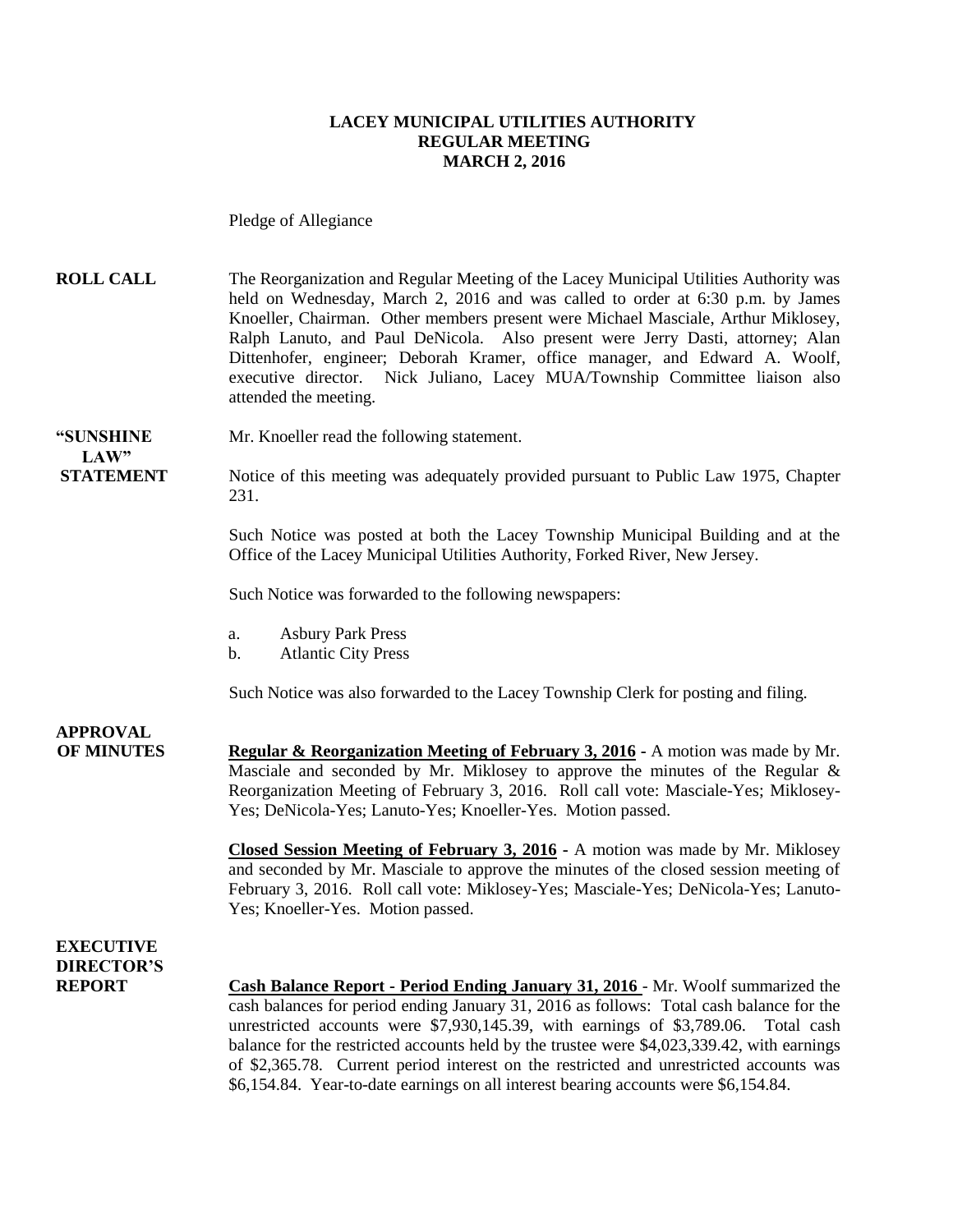**Water Meters & Associated Materials** – Mr. Woolf requested authorization to advertise and receive bids for water meters and associated materials 2016. A motion was made by Mr. Miklosey and seconded by Mr. Masciale to advertise and receive bids for water meters and associated materials 2016. Roll call vote: Miklosey-Yes; Masciale-Yes; DeNicola-Yes; Lanuto-Yes; Knoeller-Yes. Motion passed.

**Single Axel Dump Truck** – Mr. Woolf requested authorization to advertise and receive bids for a single axel dump truck. The purchase of the truck will replace the 1989 Ford dump truck. A motion was made by Mr. Masciale and seconded by Mr. Miklosey to purchase a single axel dump truck. Roll call vote: Masciale-Yes; Miklosey-Yes; DeNicola-Yes; Lanuto-Yes; Knoeller-Yes. Motion passed.

**Public Officials Training** – Mr. Woolf stated the annual public officials training has been scheduled for Wednesday, May  $4<sup>th</sup>$  at 6:00 p.m. prior to the Board meeting. A \$250.00 reduction in the annual insurance premium will be given for each commissioner that attends the training.

**Dental Plan** – Mr. Woolf stated AIG Dental informed the Authority that effective April  $30<sup>th</sup>$  they will no longer offer dental coverage. He is currently looking for another dental carrier.

### **BUSINESS**

**REPORT** The business report was submitted for review.

**ENGINEER'S**

**REPORT HMPG Generators** – Mr. Dittenhofer stated electrical work has been completed at the pump stations. Generators to be tentatively delivered the first week of March.

> Water Treatment Plant No. 1 Upgrades – Mr. Dittenhofer stated valve maintenance work is to be performed with Well No. 8 startup.

> **Bee Street Water and Sewer Extension** - Mr. Dittenhofer stated permit application is being filed with the NJDEP. His office will be soliciting quotes for the labor and the Authority will be purchasing the materials.

> **Center Street Water and Sewer Extension** – Mr. Dittenhofer stated permit application is being filed with the NJDEP. He asked if the Center Street and Bee Street projects should be done at the same time. Mr. Knoeller recommends starting with the Bee Street project first. He would like the Authority to purchase the materials and then go out to bid for quotes on the labor. He asked how many lots are on Bee Street. Mr. Woolf stated there are four homes and one vacant lot.

> **Bayonne Avenue Paving** – Mr. Dittenhofer stated revised plans and cost estimates are being prepared. He asked if the Authority has the capital to fund this project. Mr. Woolf stated \$50,000.00 is budgeted, however, he believes the estimate came in above that. Mr. Dittenhfoer stated he will review the specs. Mr. Knoeller asked Mr. Dittenhofer to bid the project.

> Mr. Knoeller stated he inspected the area at Well No. 8, which is surrounded by a development of homes. He asked that shrubs, particularly Leyland Cyprus, be planted.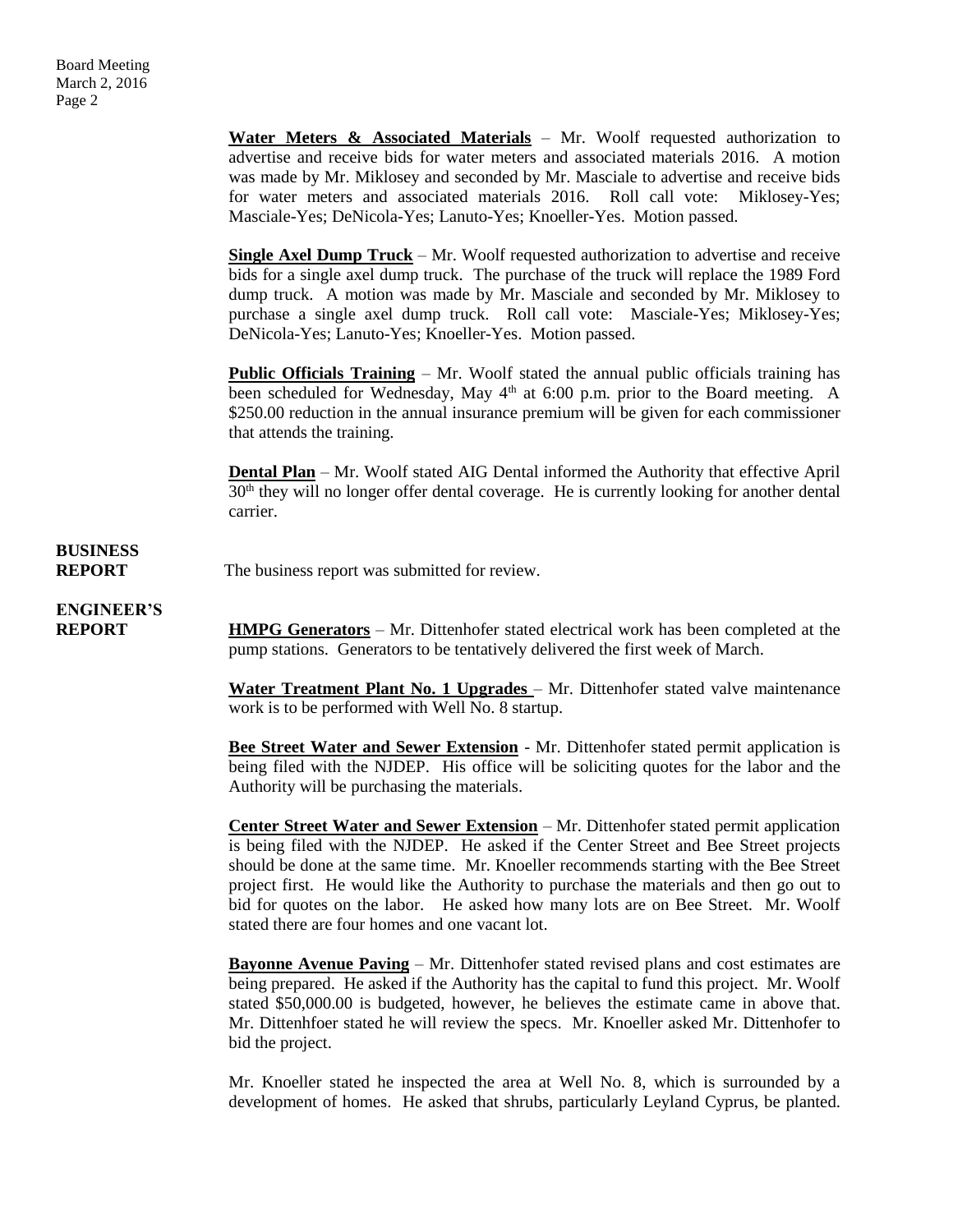Board Meeting March 2, 2016 Page 3

> He also requested that security cameras be installed, as well as a chain-link fence. Mr. Woolf stated he installed bollards around the new meter.

### **ATTORNEY'S**

**REPORT Exelon** – Mr. Dasti stated his office is waiting for Committeeman Quinn to set up a meeting with representatives of Exelon to discuss extending the water lines to its property.

> **Bee Way** – Mr. Dasti stated he spoke with RV&V regarding Bee Way. Mr. Dittenhofer is preparing bid specs to go out for labor only. Five connections should be picked up with this project.

> **LMUA Water Meter Installation** – Mr. Dasti stated correspondence concerning contractual issues by RV&V to HD Supply Waterworks have been reviewed. His office will continue to review this matter to address any future issues.

> **Water Treatment Chemical Supplies 2016** – Mr. Dasti stated his office reviewed the bid documentation concerning the award of the bids.

### **AUDITOR'S**

**REPORT Accountant's Status Report – Month Ended January 31, 2016** – The Auditor's report was submitted for review. Mr. Miklosey stated the status report has been revised and finds it satisfactory.

> **Square Deal Hardware** – Mr. Knoeller stated the manhole at the Square Deal Hardware site does not have a LMUA LMUA cover lid on it. He asked that the cover be marked LMUA.

#### **CORRESPONDENCE**

**Karen Budjia, Lakeside Drive North** – Requesting relief of utility bill, due to broken pipe. Since the water from the leak did not go into the sewer system, a motion was made by Mr. Miklosey and seconded by Mr. Masciale to grant a credit adjustment on the sewer charges in the amount of \$431.60 (64,000 gallons). Roll call vote: Miklosey-Yes; Masciale-Yes; DeNicola-Yes; Lanuto-Yes; Knoeller-Yes. Motion passed.

**Yi Lee, Brentwood Road** – Requesting relief of utility bill, due to leaky pipe. Since the water from the leak did not go into the sewer system, a motion was made by Mr. Masciale and seconded by Mr. Miklosey to grant a credit adjustment on the sewer charges in the amount of \$538.06 (118,000 gallons). Roll call vote: Masciale-Yes; Miklosey-Yes; DeNicola-Yes; Lanuto-Yes; Knoeller-Yes. Motion passed.

**Joann Lear, Capstan Drive** – Requesting relief of utility bill, due to underground pipe leak. Since the water from the leak did not go into the sewer system, a motion was made by Mr. Miklosey and seconded by Mr. Masciale to grant a credit adjustment on the sewer charges in the amount of \$115.59 (32,000 gallons). Roll call vote: Miklosey-Yes; Masciale-Yes; DeNicola-Yes; Lanuto-Yes; Knoeller-Yes. Motion passed.

**Ralph Arce, Hill Top Court** – Requesting relief of utility bill, due to high usage. Since this account is an irrigation account, all water registered on the irrigation meter is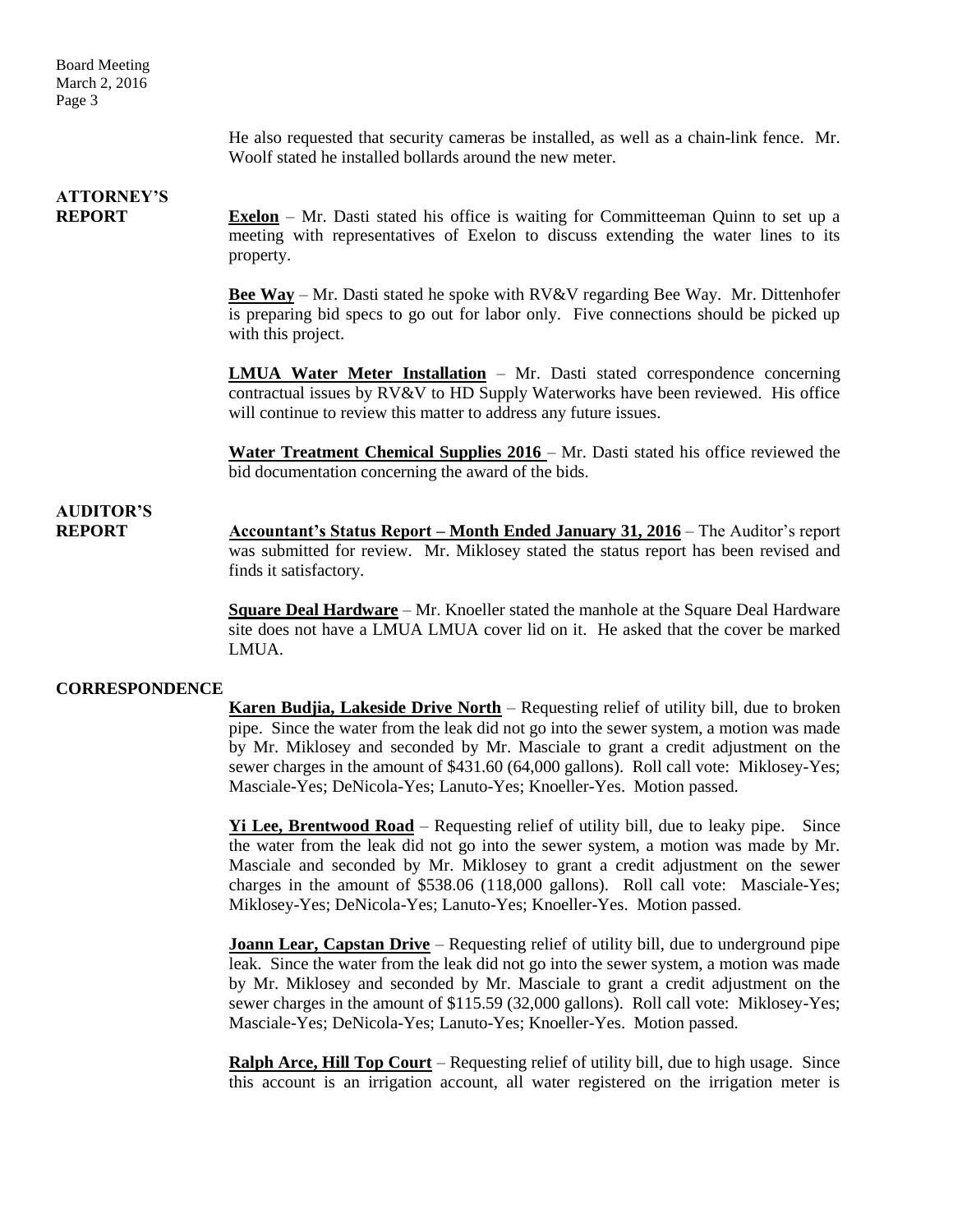excluded from sewer charges. Therefore, a waiver of the service charges could not be supported.

**Meghan Dooley, Hemlock Drive** – Requesting relief of utility bill, due to a toilet leak. Since the basis of the excessive usage was due to a toilet issue, a waiver of the service charges could not be supported.

**Vera Cesar** – The Board Tabled this issue until the next meeting.

**Lisa Gudzak, Dogwood Lane –** Requesting relief of utility bill, due to a leaky pipe. Since the water from the leak did not go into the sewer system, a motion was made by Mr. Masciale and seconded by Mr. Miklosey to grant a credit adjustment on the sewer charges in the amount of \$146.82 (37,000 gallons). Roll call vote: Masciale-Yes; Miklosey-Yes; DeNicola-Yes; Lanuto-Yes; Knoeller-Yes. Motion passed.

## **OLD**

**BUSINESS Professional Services Agreement – Richard Meinders, P.C. – Authority Conflict Attorney** – Chairman Knoeller executed the Professional Services Agreement between the Lacey Municipal Utilities Authority and Richard Meinders, P.C..

> **Professional Services Agreement – Connor Strong & Buckalew – Authority Risk Management Consultant** – Chairman Knoeller executed the Professional Services Agreement between the Lacey Municipal Utilities Authority and Connor Strong & Buckelew.

> **Professional Services Agreement – Dasti, Murphy, McGuckin, Ulaky, Koutsouris & Connors - Authority Attorney** – Chairman Knoeller executed the Professional Services Agreement between the Lacey Municipal Utilities Authority and Dasti, Murphy, McGuckin, Ulaky, Koutsouris & Connors.

# **NEW**

**BUSINESS** Mr. DeNicola stated when he was at Lacey Tire LMUA personnel came in to do a water test. The employees asked if there was anything wrong with the water. He informed them the LMUA tests water throughout the town. He suggested the Authority send them a letter informing Lacey Tire that 3the Authority tests water at random to make sure it is okay. He stressed to them there is nothing wrong with the water.

> **Safety Award** – Mr. Woolf stated the Authority received a four-year loss time accident free award, and maintaining a perfect score from the New Jersey Joint Insurance Fund. He stated Mr. Coraggio is doing an outstanding job with the Safety program. Mr. Knoeller commended Mr. Coraggio on a job well done.

> Mr. Miklosey asked for an update on providing water to the power plant. Mr. Dasti stated Committeeman Quinn to set up a meeting with Exelon. Mr. Knoeller asked Mr. Juliano to get involved with this venture.

#### **PUBLIC BUSINESS/ COMMENT**

There was no public business/comment.